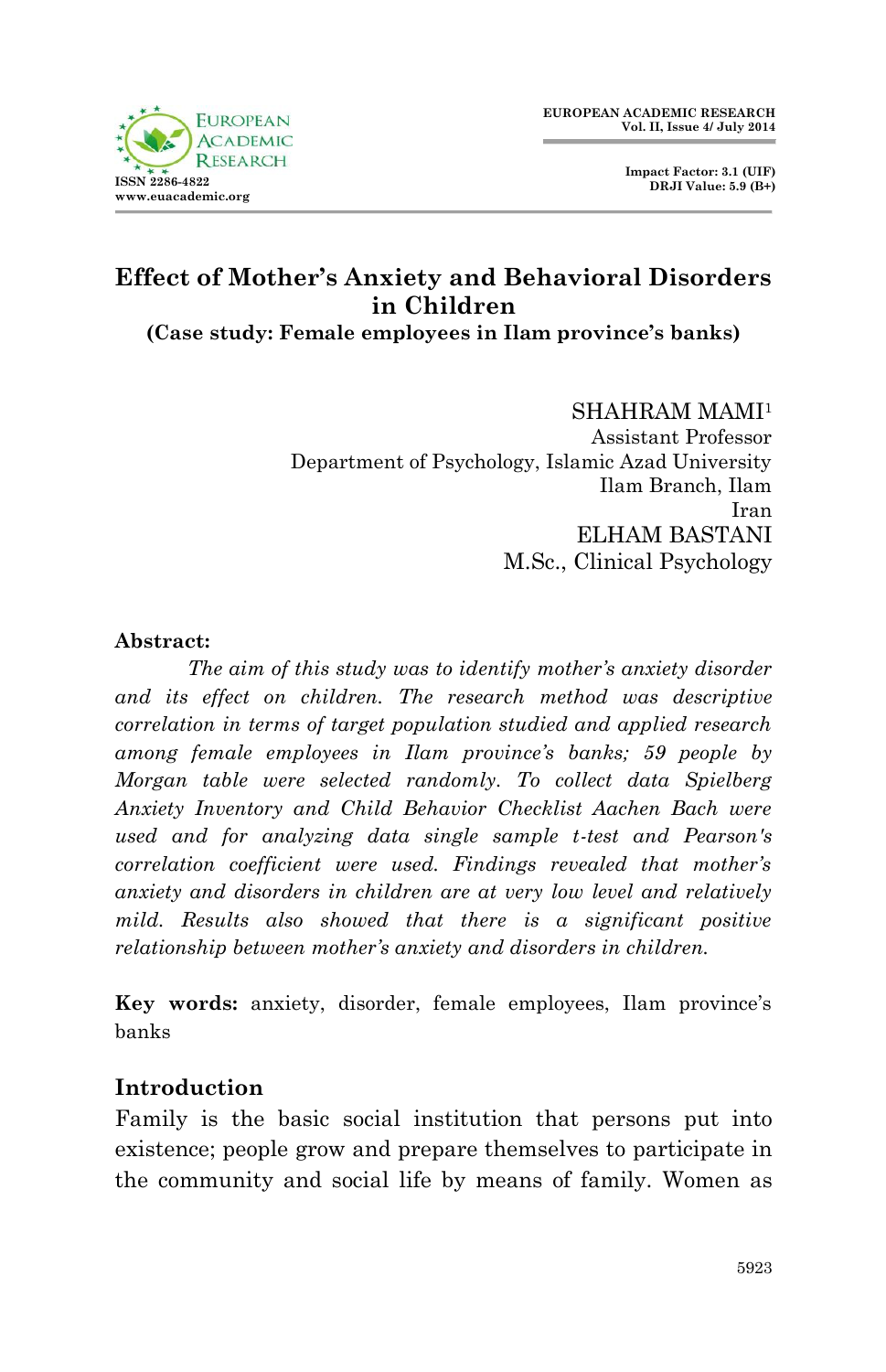one of the pillars of traditional family have two main roles: as wives and mothers. These two roles are according to their physical and psychological characteristics. Household management, maintenance and education of children within an emotional and warm family environment are a woman's duty and she provides other conditions and possibilities for the healthy and successful upbringing of children, thus guaranteeing population's health (Fadai, 2009).

One of problems of working mothers is that this interferes with responsibilities at home, this causing angst in them. This has an impact on the psychological health of mothers and affects parenting and children's behavior. Anxiety and confusion represent a state of mind that a person feels that it is harmless. Source and type of risk is unknown, so in this case lack of relaxation and anxiety or tension, anxiety and worry for him are the results, because it is usually unconscious and thus creates internal conflict (Husseini Dolat'abadi, 2012).

Anxiety is a psychological and physiological state of worrying about a future event; components of physical, emotional, cognitive and behavioral factors are identified (Seligman, Walker and Rozenhan, 2000). Anxiety is an unpleasant emotion caused by the perception of stress and physical changes occur as well (Pine et al, 2009). The most common disorder is anxiety and this is the most common response to stressful stimuli. To anxious, uncomfortable emotions that we all have some degree of it in form of words such as anxiety, worry, tension and fear we experience (Rahmati and Saeidi, 2011). The most frequent response of nervous anxiety of nervous reactions.

Anxiety is usually physical- mentally change and much of public can undermine people infected (Navabi Nejad, 2004). Some people change their behavior in face of anxiety opens appeal. Warning behavioral symptoms of anxiety include

**.** 

**EUROPEAN ACADEMIC RESEARCH - Vol. II, Issue 4 / July 2014**

<sup>1</sup> Corresponding author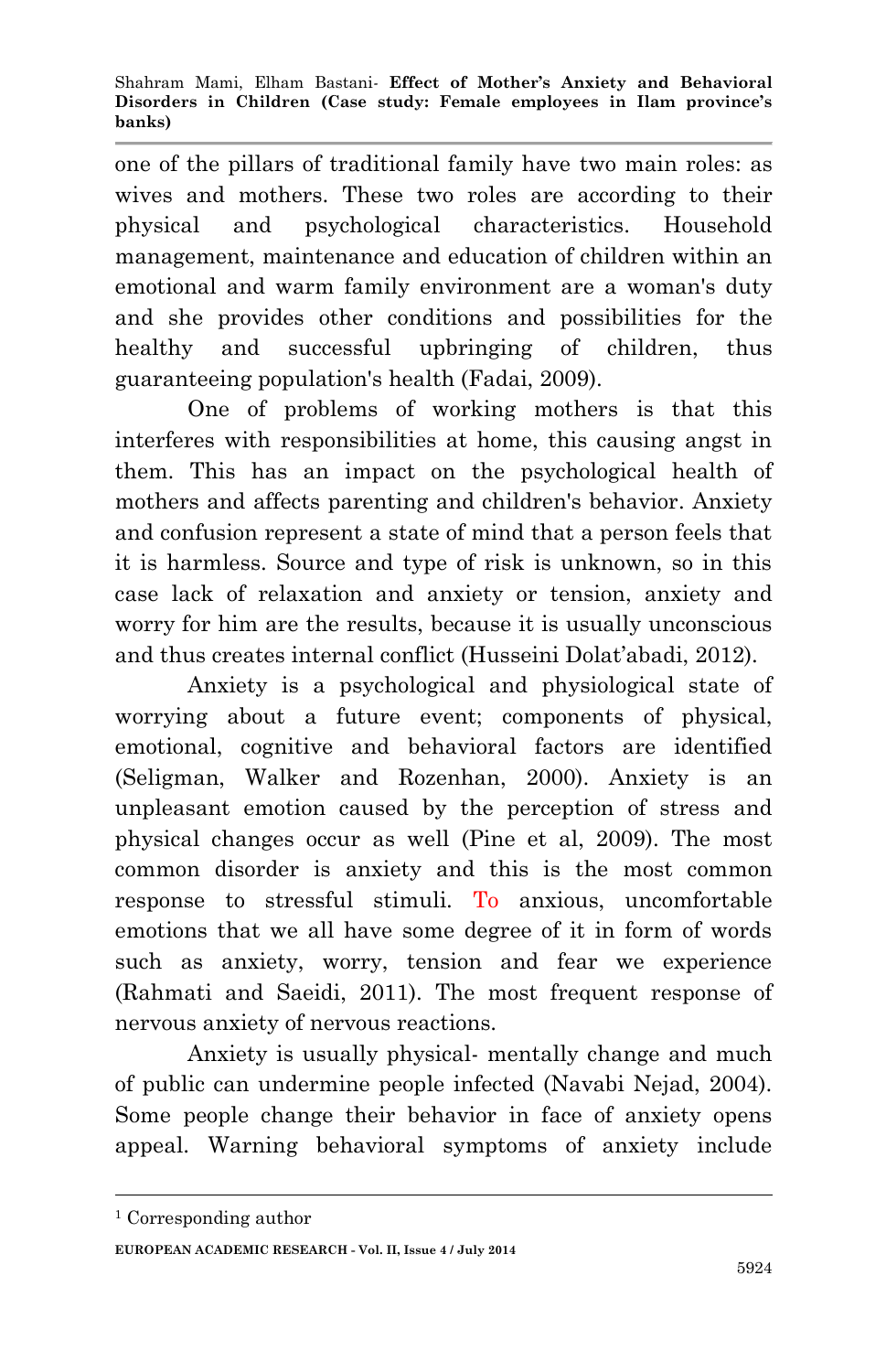withdrawing from others, starting many things without finishing them, nail biting, hair grab, knock to chin and cheeks, without being intrusive thoughts about being obsessive, desire to smoking, desire to drink alcohol, bulimia, anorexia, loss of appetite, hair reaching his aggressive driving(Dvision,2008).

Psychiatric disorders in parents increase chances of child developing abnormal behaviors Heads. Long-term studies have been conducted in children, suggesting that there is abnormality in family conflict, parental separation or other, especially in first three years of a child's life, closely with maladaptive behaviors in children and symptoms is associated with attention deficit hyperactivity disorder (Vafa'i et al, 2002). Louis Hoffman (1984) reviewed research related to working mothers pay fifty years. Most of these studies were based on hypothesis that mother's employment has negative effects on child development. Hoffman evaluation showed that girls whose mothers were employed compared with unemployed mothers and daughters, more confidence, better grades and job prospects are better ways (Ahmadi and Taghavi, 2003).

Importance that object relations theorists believed about key role of mother to have partially in development of child's parents is that some of them, like Winnie Cut believes that life started there is no baby without mother. Thus, disruption of basic equations Mother-child-specific reasons such as personality characteristics, mother's mental health, mother's education and lack of adequate and consistent relationship with child can be basis and foundation for children's future emotional disorders later in life (Dadsetan, 2004). Stress, including stress of job is that if excessive, can create physical symptoms, psychological and behavioral person put his health at risk. Despite such pressures, threats and organizational goals, he reduces quality of individual performance (Rahmani et al, 2010). Investigation of Khanjani et al (2003) also found that mothers of insecure and anxious care and development to create conditions that do not necessarily reflect mother's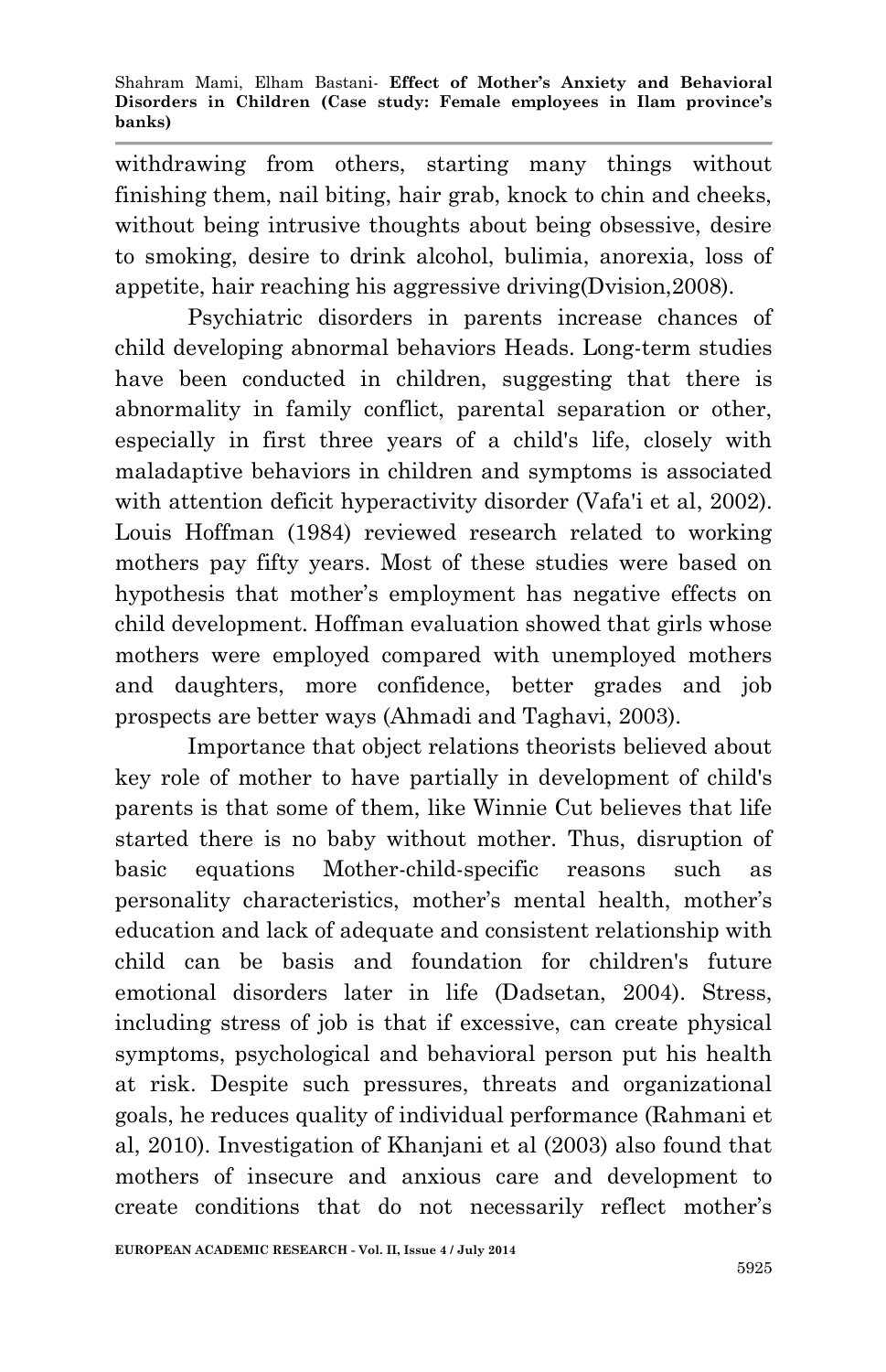morbid symptoms (such as restlessness, irritability, rejection, disappointment and sadness).

Issue of mental health, mother-child relationship, is important because it is so closely related and intertwined that any change in one will affect other, thus mother's psychological disorder affects his relationship with his son affect and change behavior of child, mother can affect both properties and characteristics of parenting a child with mutual interaction (Abdolkarimi et al, 2012). Behavioral disorders of childhood and conflict often arises from lack of critical period in childhood due to lack of proper guidance in development process. This neglect can lead to a lack of compromise and adapt to environment and incidence of aberrations in different aspects of child (Genna et al., 2006; Dempster et al., 2006).

Bank staffs, every day in close communication with your customers a lot of money displaces, money is always a concern about deficit at end of day, and also due to workload lot of pressure to be imposed on people**.** Depending on type of work that employees seem to be at risk of stress and anxiety and perceived stress. Accordingly, this study examined anxiety of female employees ENIAC and its role in behavioral disorders of children examined**.**

# **Background**

The early years of life is the most important period of growth and inclusion in education is one's personality. Children in the home and the family are in contact with several human factors. But the most important and most fundamental of these factors is the mother. Psychologists of children's relationships with those who are responsible for their care have stressed the interactions of the major resorts have emotional and cognitive development (Dasetan, 2004).

The core of all theories is interaction or mutual influence with the individual's environment. Psychologists believe that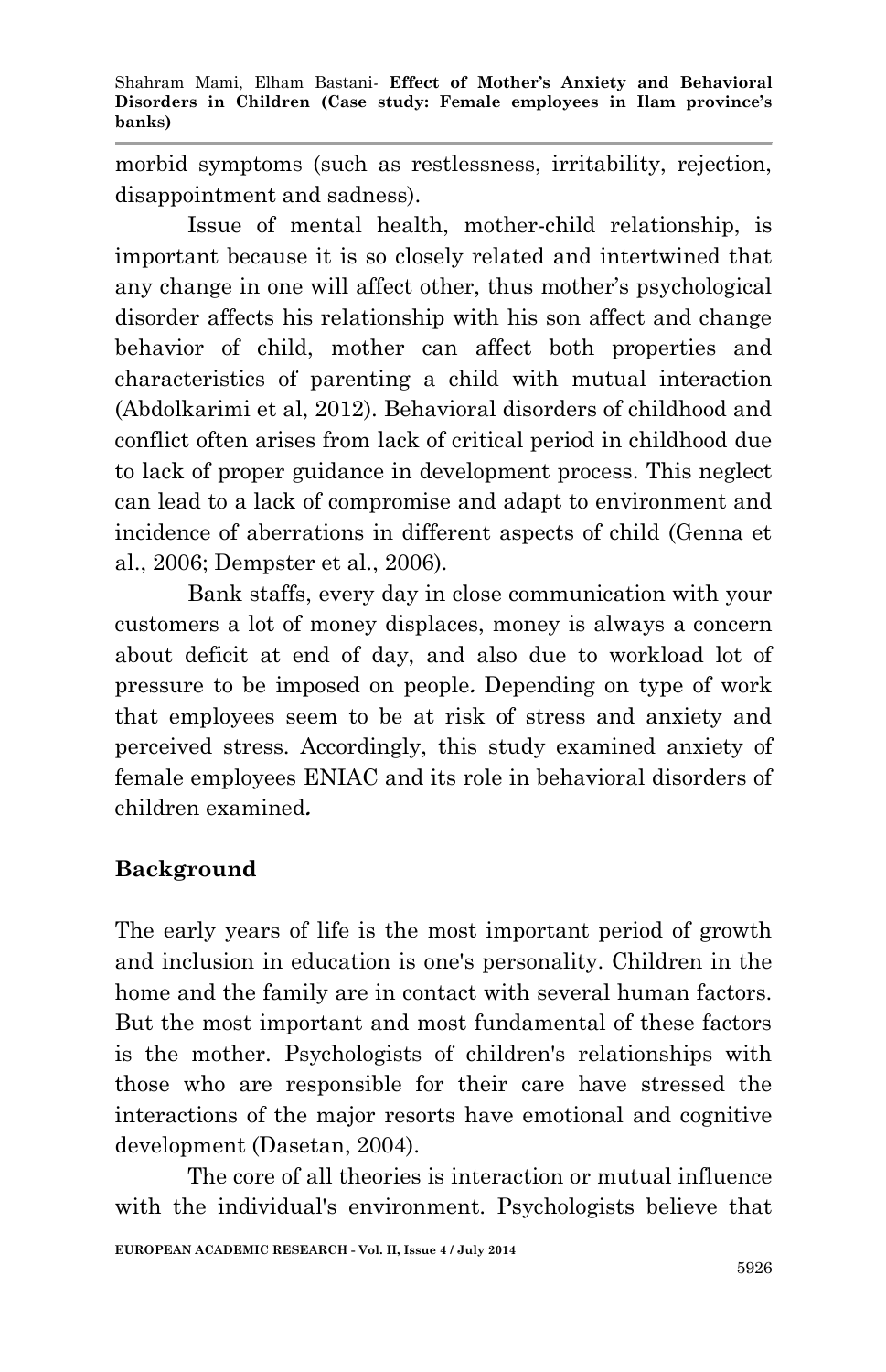psychic phenomena and changes in the interaction between the human organism and the environment. Surrounding physical environment plays an important role in the meaning of human life and the part he plays. Studies have shown that many behavioral disorders in urban communities such as violence, aggression, violate rights of others and failure to comply with law, having historical roots, cultural and economic quality residential spaces, educational and lay people working (Zarghami et al, 2013). Similarly, physical or mental illness in children of parents can be involved in abnormal behavior (Jung et al., 2006).

One of most common mental health issues for women anxiety. Anxiety is vague feeling with apprehension that was created in response to internal and external stimuli and can be symptoms of cognitive, emotional, physical and behavioral results (Boyd, 2002). Anxiety is defined as a prolonged and focused on future that focuses on a threat to disperse and then, cautiously approaching a potential threat is increasing (Pouran, 2011). Psychologists believe that many aspects of environment can affect relationship between parents and children. By identifying these aspects, we can design more appropriate interventions to improve children's education and how they are taken up further problems (Babai et al, 2008). Lions Roth and colleagues (1990) examined impact of serious mental problems mothers with children have behavior problems and attachment. The results indicate that strongest predictor of child aggression and hostile behavior toward peers, mothers' mental health problems including anxiety (Babai et al., 2008).

Emotional and behavioral disorders refers to a condition in which emotional responses and behavior at school excitedly cultural, traditional, and ethnic differences, so that individual's academic performance, self-care, social relationships, personal adjustment, behavior in the classroom, and harmony in workplace can have negative effect. Most children with behavioral disorders have negative emotions and misbehavior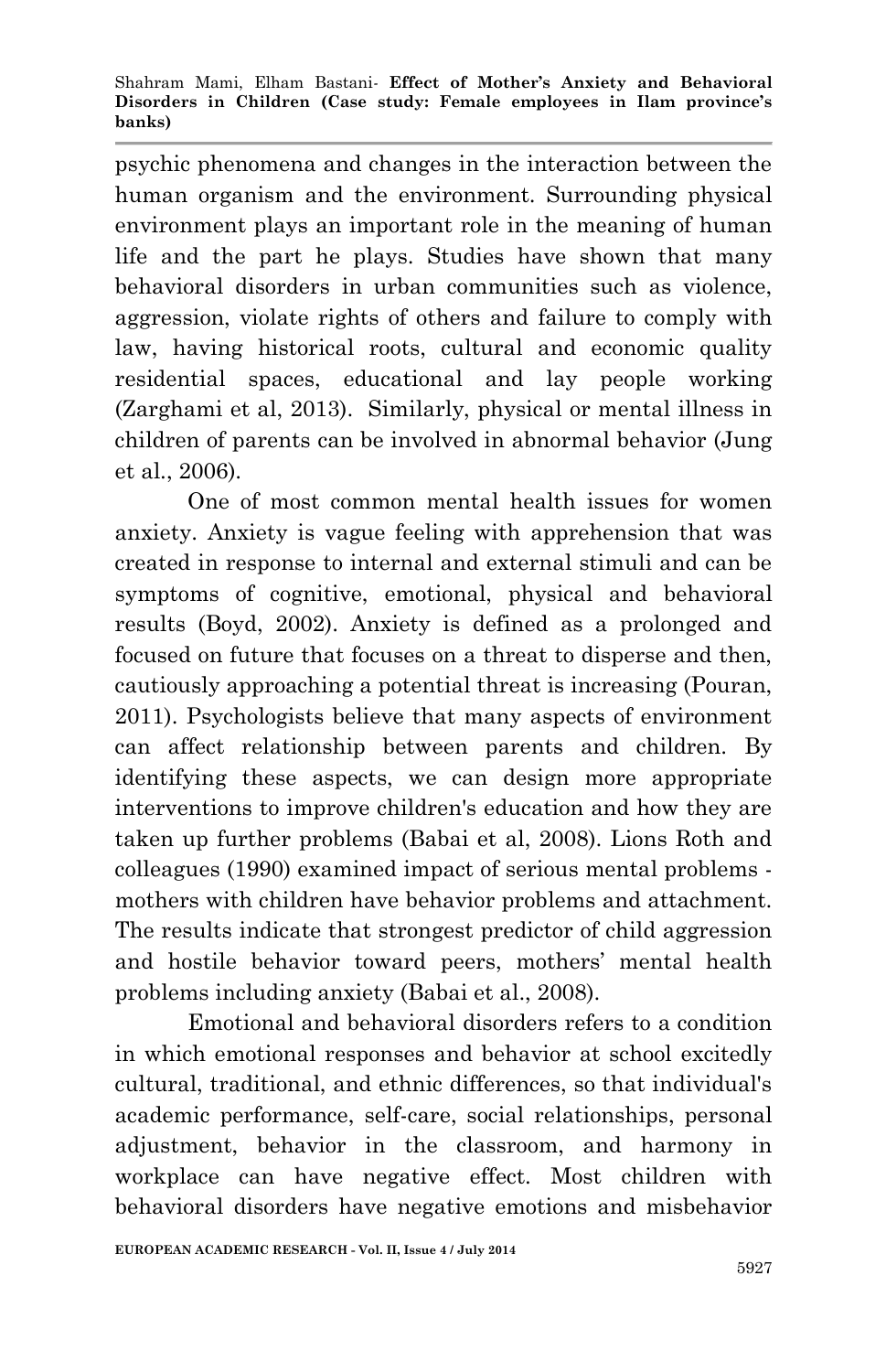with others. In most cases, teachers and classmates will reject them, resulting in their reduced educational opportunities (Brown & Percy, 2007).

Childhood disorders are divided into two major groups: first group of disorders that can be internalized by individual, such as depression, anxiety and bodily complaint; second group are externalized disorders. Internalizing disorders are common in children who are great group of parents are affected by mental disorders. On other hand, studies have shown that a period of 4 to 7 percent of U.S. adults will experience diagnosable mental disorder in every year, so, it is common mental health problems in adulthood, chances are there is a problem that children with parents (Oyserman et al. 2005).

Problem behavior refers to individual behavior without low IQ, mental balance and behavior of general size of community and frequency, severity and persistence at multiple locations. So that academic performance, and reduce effectiveness of behavioral distress is severe, these children frequently are ostracized by family directly or indirectly (Malekshahi & Naraghi, 2008).

Behavioral disorders, emotional disturbance is thus obvious. Four factors must be considered in definition of behavioral disorders including causes confusion, describe and report inappropriate behavior, and location of observer (Seif Naraghi and Naderi, 1992). Cartwright - Hutton (2006) describes odds of a child anxiety disorder types of anxiety, mood disorders and drug abuse in adulthood increases and social life, it disrupts educational and career goals. Interaction of biological factors (genetic predisposition sympathetic response units) and psychological factors (experience disturbing events and parenting practices) have a role in shaping children's anxiety (Bolton et al., 2006).

Research has shown that behavioral problems in children of parents with mental health problems are linked. Parental mental illness is much more serious appearance of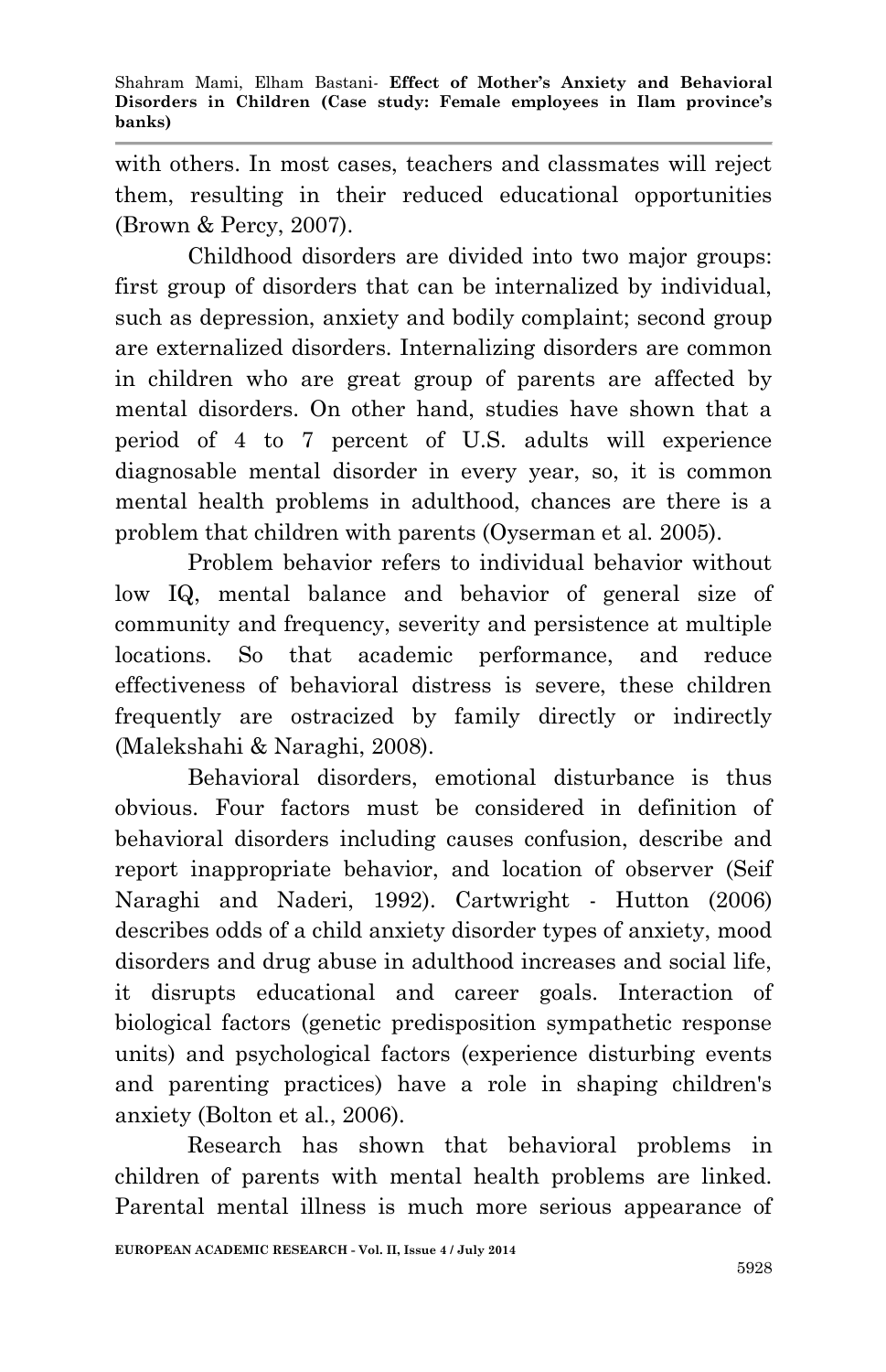behavioral disorders in children will be faster (Blanz et al, 1991). Studies of Lee et al (1987) have shown that impaired mother's emotional trauma - emotional and academic problems to have children. If mother suffers from severe depression and anxiety or panic disorder, children with behavioral problems will probably (Mohammad Ismaeel and Mousavi, 2003). Various studies show that about 30 percent of children in her lifetime will experience a diagnosable psychiatric disorder but 70 to 80 percent do not receive appropriate intervention to solve problem. This disorder is a dysfunction in various fields such as education and family background led this ultimately leads to academic failure or delinquent behavior (Evans et al., 2005). Hosseini Dolatabadi et al (2012) showed in a study of working mothers are more anxious than modern unemployed either concealed or openly experience.

The impact of mother's behavior on child anxiety reactions, so root of anxiety in his relations with mother of child should be sought (Albano et al, 1996). Research that examines impact of family interaction patterns in children with emotional and behavioral disorders have been created, on one hand, this kind of reaction to disturbances in children than have family disruption (Timuri and Ataei far,2010).

And other unfavorable environmental stimuli, such as rejection of child, not enough love and support from parents, indulge in love, ramble in Family, family coldness, lack of care and caring mother, insecure attachment during childhood and parents have stress related (Pandina et al, 2007, quoted by Timuri and Ataei far,2010). Khanjani et al (2010) concluded that research on mother's depression, anxiety and internalizing disorders in adolescent girls is strong.

Garrett Stein and colleagues (2009) showed that mother's depression can lead to internalizing disorders in girls. Bayer and colleagues (2006) reported anxiety is one of predictors of mother's depression Internalizing disorders in children. The results also show that factor anxiety and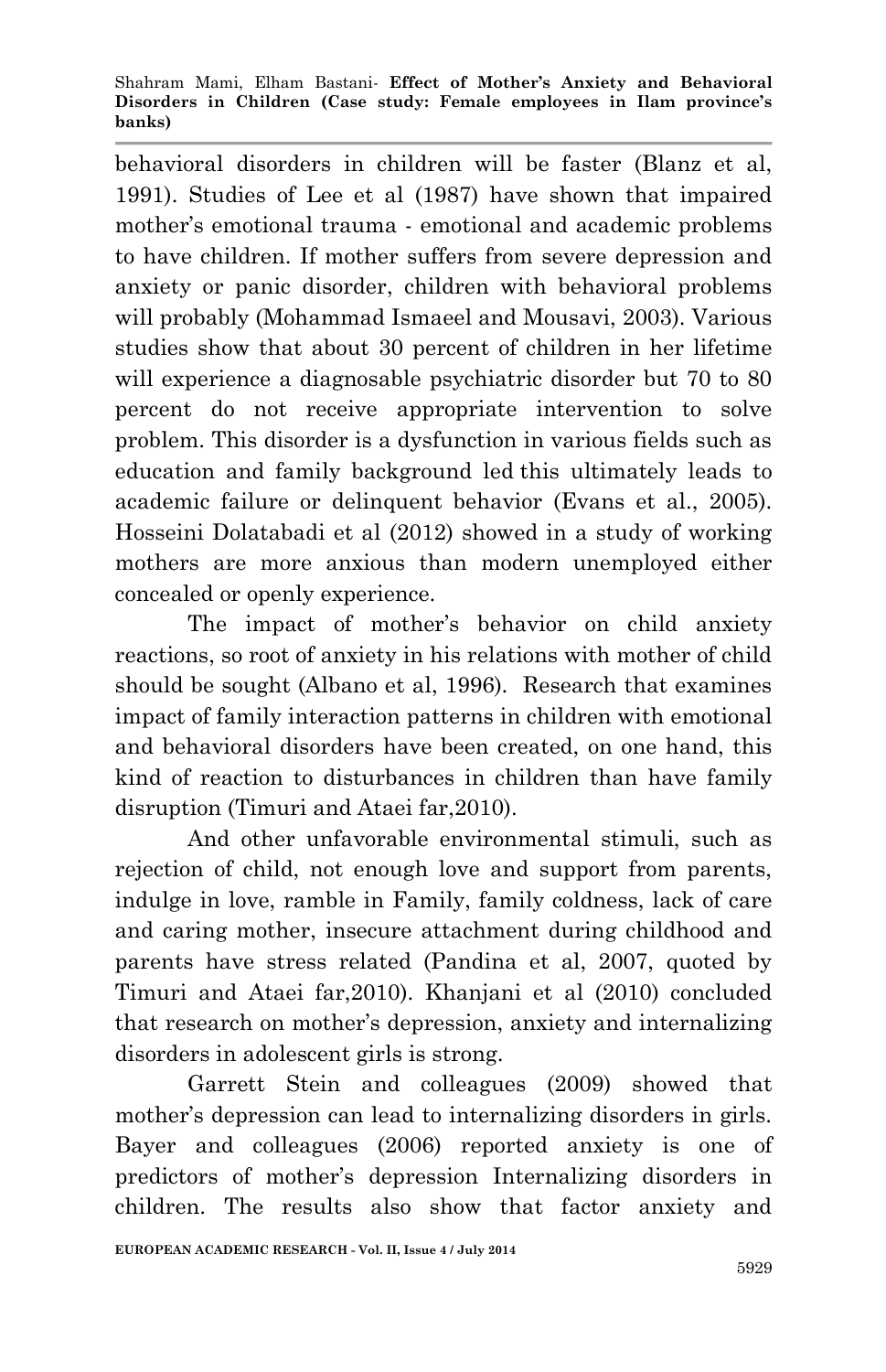depression in mothers compared with mothers contributed more to prediction of internalizing disorders in adolescent girls. Golizadeh et al in study of East Azerbaijan banking officers concluded that six dimensions of job burnout is a significant relationship between family functioning scales (Hannani et al, 2011). Gisenberg and Shclosberg (2002) showed that high levels of mother's stress can lead to anxiety in children. Because children in this period (before age 7) are too active to sit imposed based activities, such as chewing on their pencils cause nervous habits, finger sucking, hair twist and nervous restlessness will spend (Zarghami et al, 2013).

Moinei and Moghaddamnia (2001) reported prevalence of nail biting in Tehran is 6.8% in their study of prevalence of these behaviors did not differ by age and gender.

Research on enuresis and non-enuresis children's behavioral adjustment in Hamadan primary schools revealed that business between two groups in terms of individual adaptation, social, physical, adaptability in home; school and general personality adjustment, there are significant differences. In this study, a high percentage of children with enuresis had behavioral problems, and average scores of two groups showed significant differences (Sajedi,2000).Mousavi and Ahmadi's study (2012) showed that children with behavioral disorders and depression than mothers of healthy children. Accordingly, aim of this study was to identify role of mother's anxiety and behavioral disorders in children.

## **Research Questions**

- **First question:** How is employed mother's anxiety in Ilam province's banks?
- **Second question:** How is children's disorder of employed mothers in Ilam province's banks?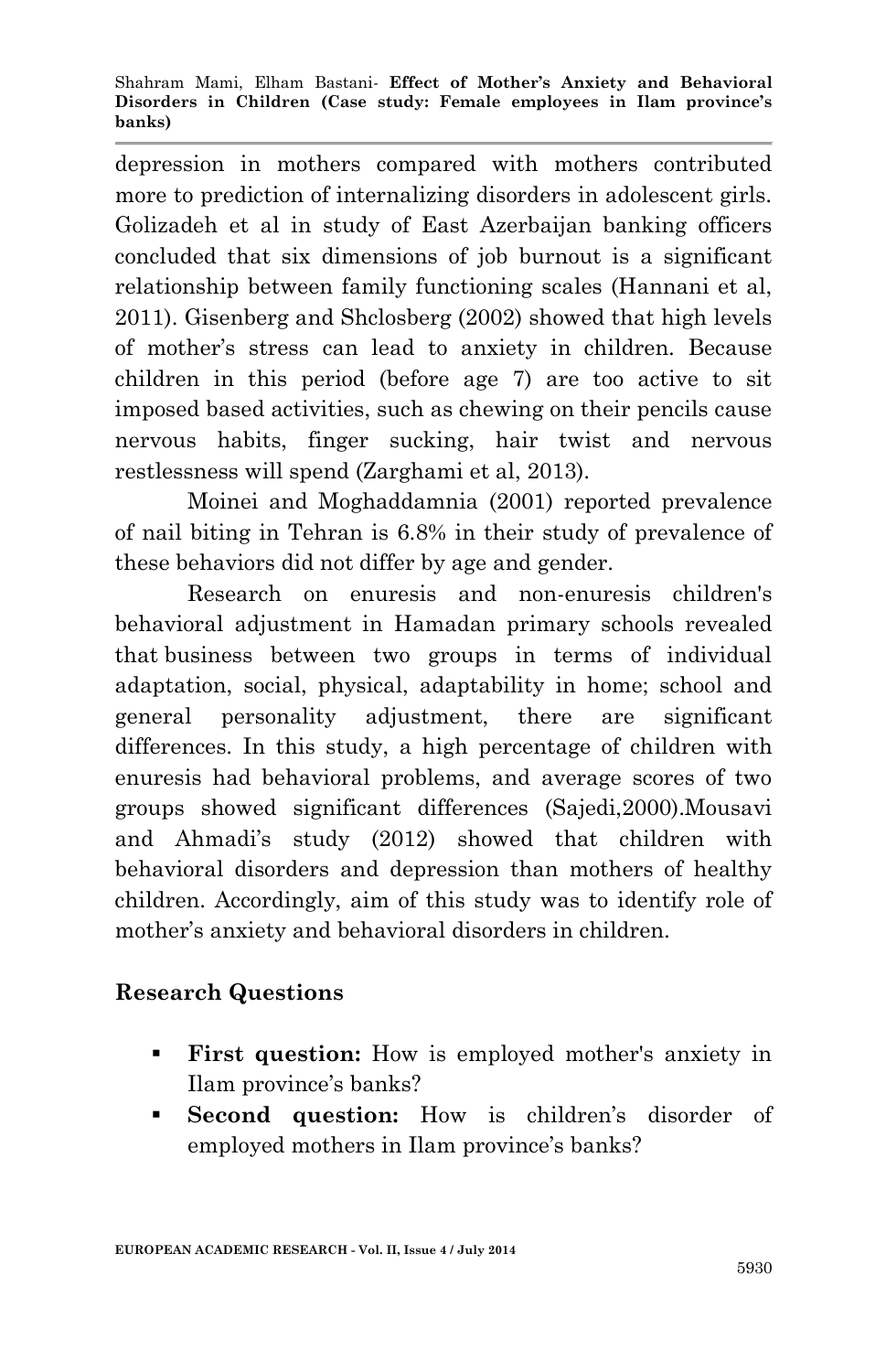#### **Research Hypotheses**

- **First Hypothesis:** There is significant relationship between visible anxiety of employed women in Ilam province's banks and their children's disorders.
- **Second Hypothesis**: There is significant relationship between hidden anxiety of employed women in Ilam province's banks and their children's disorders

## **Method**

Research was descriptive correlation comparison in order to assess mother's anxiety Spielberg Anxiety Questionnaire is a 40-item questionnaire to measure children's ADHD Child Behavior Checklist Aachen Bach (item 100) is used. Reliability of questionnaire by calculating Cranach's alpha coefficient for Spielberg Anxiety Inventory estimated 0.857 and Checklist Aachen Bach estimated 0.841. Population studied in this study included all female employees in Ilam province's banks that were 70 people and of these 59 patients using a simple random sampling were selected by Morgan table. To analyze data from single sample t-test and Pearson's correlation coefficient was used.

## **Findings**

Pearson's correlation coefficient was used to evaluate research hypotheses. The results are discussed in following;

**First question:** How is employed mother's anxiety in Ilam province's banks?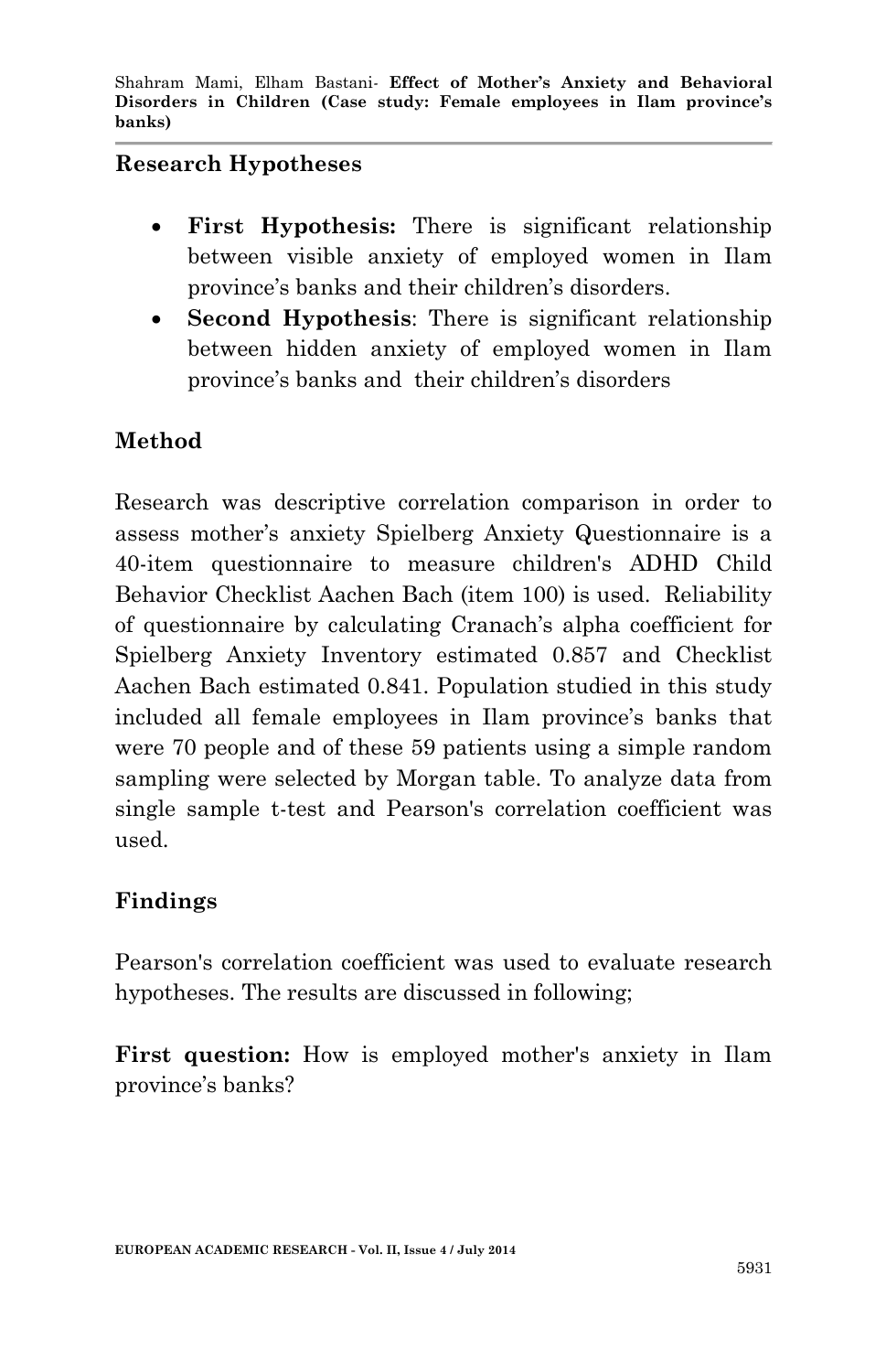|                          | Table 1: Analysis of single-sample t-test to evaluate mother's anxiety |
|--------------------------|------------------------------------------------------------------------|
| in Ilam province's banks |                                                                        |

| Variable             | Frequency Mean |       | - SD  | Test Value=2.5  |    |       |
|----------------------|----------------|-------|-------|-----------------|----|-------|
| Index                |                |       |       | T               | df | Sig.  |
| Visible Anxiety      | - 59           | 2.089 |       | $0.267 -11.759$ | 58 | 0.000 |
| Hidden Anxiety       | 58             | 1.972 | 0.301 | -13.329         | 57 | 0.000 |
| <b>Total Anxiety</b> | 58             | 2.032 | 0.268 | $-12.251$       | 57 | 0.000 |

The result of analysis showed that single-sample t significance level was calculated as (0.000) is smaller than error (0.05), with respect to value of T is negative. It can be inferred that mother's anxiety in all three phases (manifest, latent and total) is lower than mean. Based on application category rupture test anxiety, it can be said that the mother's anxiety, which is between 1.5-2.49 is relatively mild.

**Second question:** How is children's disorder of employed mothers in Ilam province's banks?

**Table 2. Analysis of single-sample t test for assessing disorder in children of employed mothers in Ilam province's banks**

| Variable   | Frequency | Mean  | $_{\rm SD}$ | Test Value=2.5 |    |       |
|------------|-----------|-------|-------------|----------------|----|-------|
| Index      |           |       |             |                | df | Sig.  |
| Children's | 53        | 0.399 | 0.195       | $-22.432$      | 52 | 0.000 |
| disorder   |           |       |             |                |    |       |

53 of the 59 questionnaires were analyzed that Table 2 shows mean experimental is less theoretical mean and T value is negative(-22.432) in 0.05 is significant**,** therefore, it was concluded that disorder in children of employed mothers in Ilam province's banks is very low**.**

**First Hypothesis:** There is significant relationship between visible anxiety of employed women in Ilam province's banks and their children's disorders.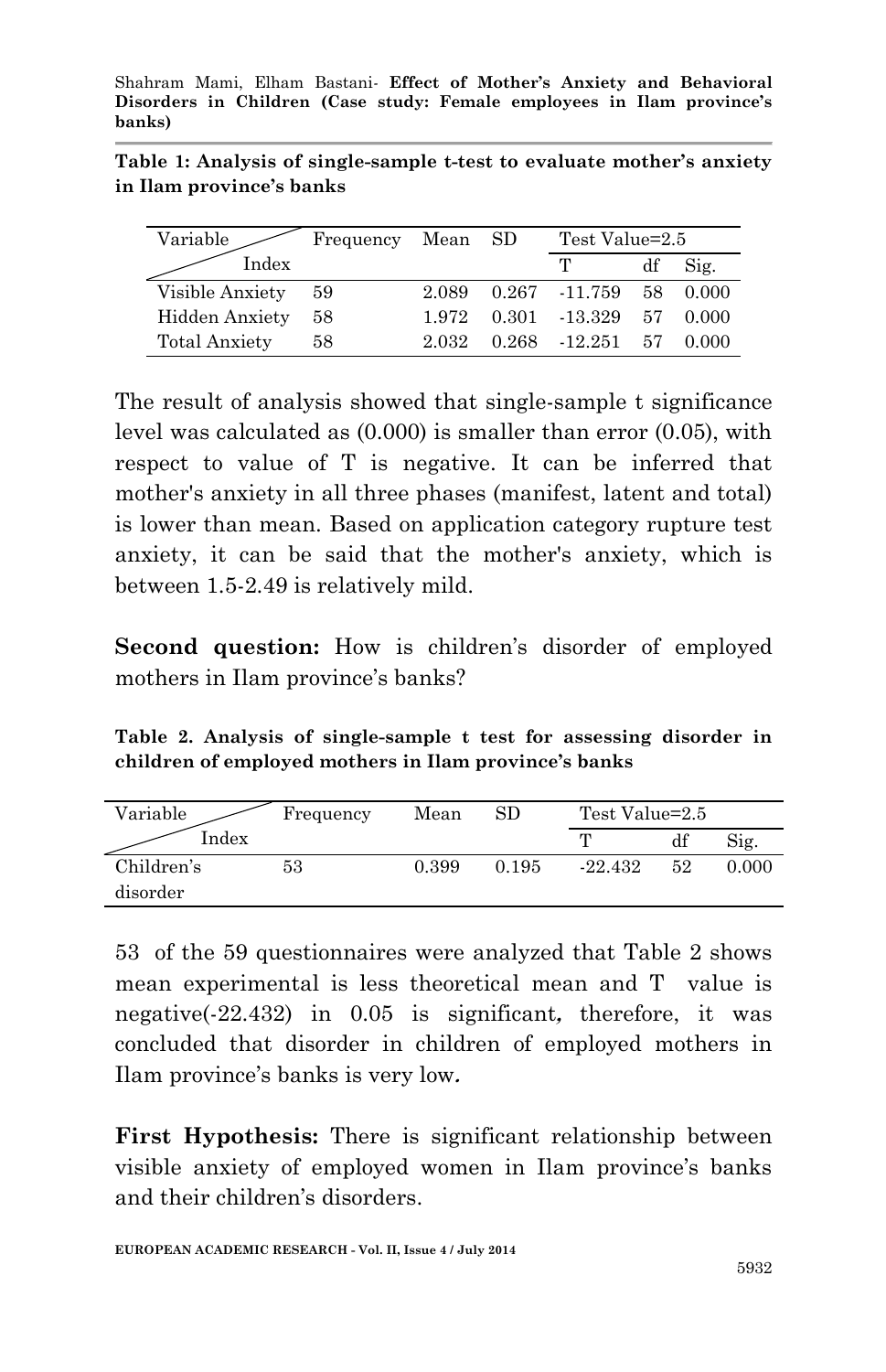| Variable               | Anxiety    | total<br>Anxiety | <b>Children's Disorder</b> |
|------------------------|------------|------------------|----------------------------|
| <b>Visible Anxiety</b> |            | $*$ $*$ 0. 935   | ** $0.409$                 |
|                        |            | 0.000            | 0.002                      |
| total Anxiety          | $*$ 0.935  |                  | $*$ *0.488                 |
|                        | 000.0      |                  | 0.000                      |
| Children's             | $*$ *0.409 | $*$ *0.488       |                            |
| <b>Disorder</b>        | 0.002      | 0.000            |                            |

| Table 3. Correlation matrix of variables |  |  |  |  |
|------------------------------------------|--|--|--|--|
|------------------------------------------|--|--|--|--|

\*\*Correlation in 0.01 (two-tailed) is significant

According to output SPSS, Pearson correlation between anxiety disorders in children of mothers with 0.001 is significant and also between there is significant relationship between visible anxiety and total**.**

To evaluate presence or absence of a relationship between mother's anxiety (obvious, total) of children with ADHD and realize significance or lack of significance of correlation between Pearson correlation coefficient was used and results can be seen in Table 4.

**Second Hypothesis:** There is significant relationship between hidden anxiety of employed women in Ilam province's banks and their children's disorders.

| Variable            | hidden Anxiety | total Anxiety | Children's Disorder |
|---------------------|----------------|---------------|---------------------|
| Hidden Anxiety      |                | $*$ 0.948     | ** $0.488$          |
|                     |                | 0.000         | 0.000               |
| total Anxiety       | ** $0.948$     |               | $*$ $*$ 0. 488      |
|                     | 0.000          |               | 0.000               |
| Children's Disorder | $*$ *0.488     | $*$ *0.488    |                     |
|                     | 0.000          | 0.000         |                     |

**Table 4. Correlation matrix of variables**

\*\*Correlation in 0.01 (two-tailed) is significant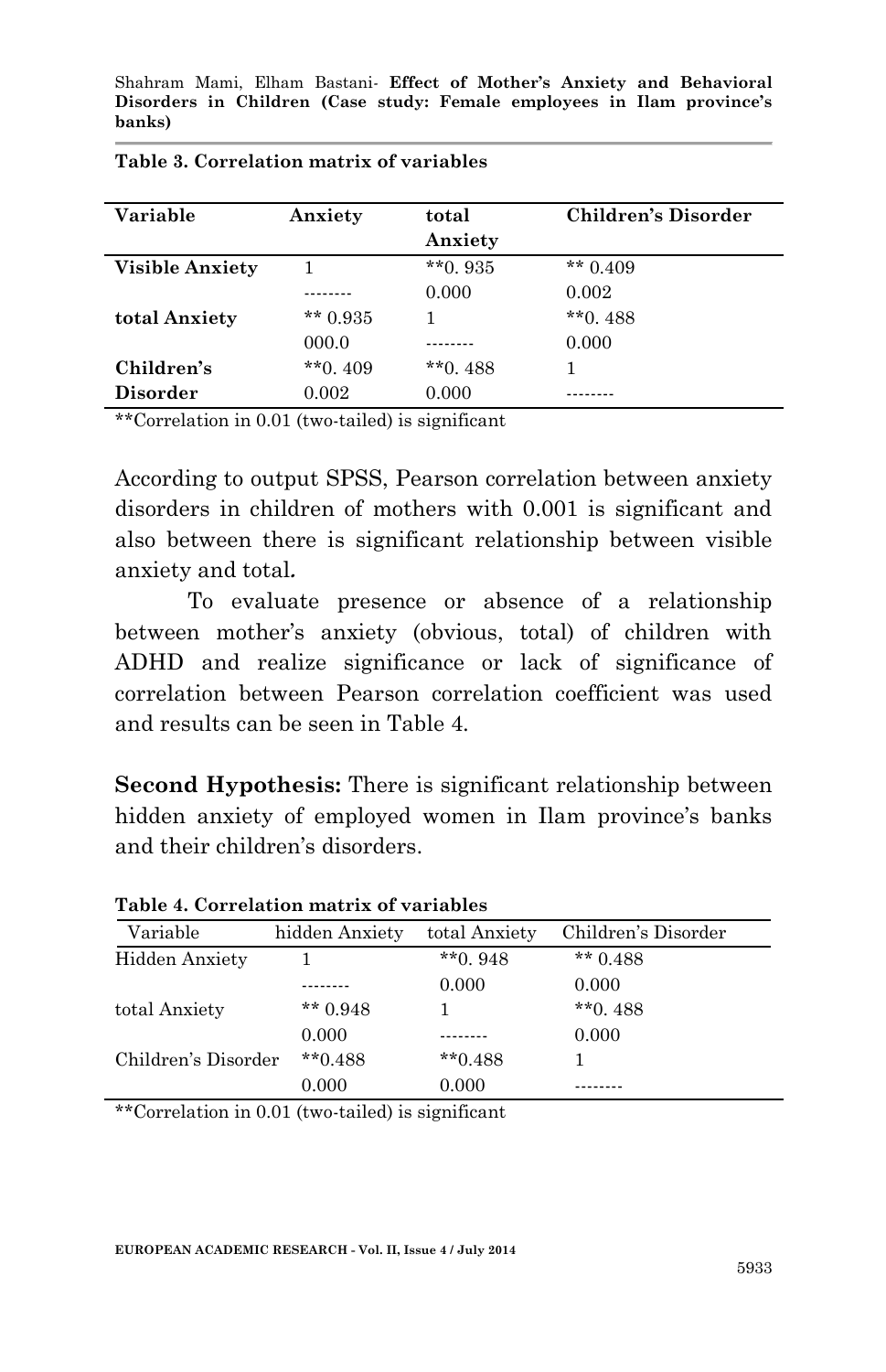The results in Table 4 show that relationship between hidden anxiety and disorders in children 0.001 is significant; in terms of mother's anxiety have an impact on their children disorder. It is also a significant relation between hidden anxiety and total.

## **Discussion and conclusions**

Far more women work today than in past. Just yesterday a woman who worked in house and was in charge of housekeeping and married her only concern was focused on how children are educated. Today, in addition to previous responsibilities must work in an office environment as well as have a strong presence and in keeping with its role as an individual in community to encourage. Increase women's presence lead to strengthening families and educating healthy children can help, as we have heard that behind every successful man there is woman more successful. Despite all positive results that presence of women in society is result of it but there are negative consequences for women only to realize it is their compromised mental health. One of the most important activities in social consequences is anxiety and psychological pressures that occur in women before men.

The present study examined anxiety levels in mothers and their children with the disorder. The rate of mother's anxiety through test and measurement Spielberg anxiety disorders in children Child Behavior Checklist questionnaire Aachen Bach and analysis of data for this conclusion was mother's anxiety disorders in children from a very low level and are relatively mild. Pearson findings showed that anxiety disorders in mothers and children, there is significant positive relationship. This means that much more anxious mothers are also more children with ADHD and vice versa.

Research has shown that behavioral problems in children of parents with mental health problems are linked.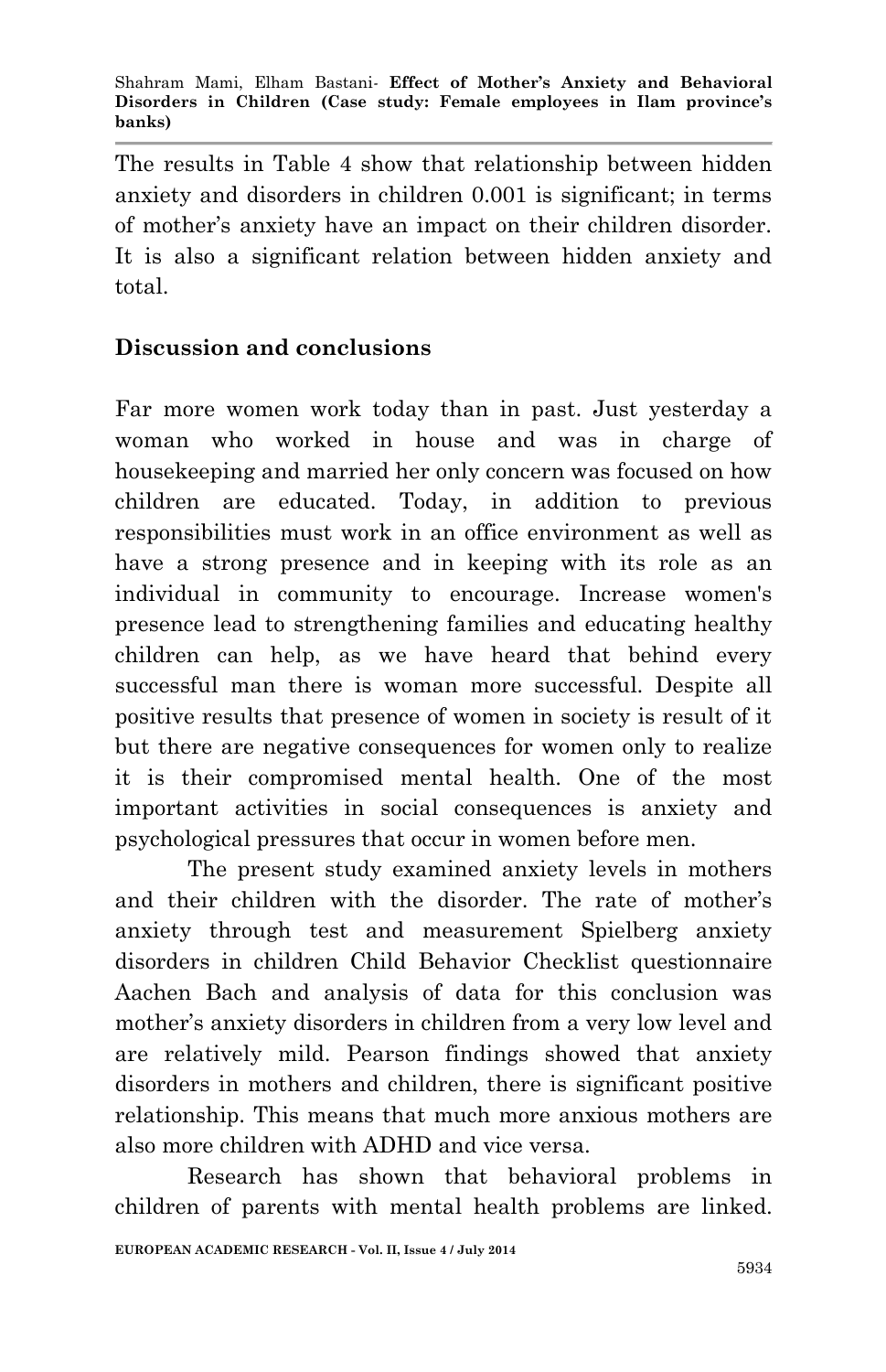Parental mental illness is much more serious appearance of behavioral disorders in children will be faster (Blanz et al, 1991).

Husseini Dolatabadi et al (2012) showed working mothers are more anxious than unemployed mothers to either hide or reveal experience. Between employed mothers and their anxiety is meaningful relationship. Mother's behavior has a direct impact on infant's reactions to anxiety, so anxiety rooted in his relationship with mother of child should be sought (Albano et al, 1996). Khanjani et al (2010) concluded that research on mother's depression, anxiety and internalizing disorders in adolescent girls is strong. Results also indicate that mother's distress factors compared with mother's depression, internalized disorders share more in forecast of teenage girls had. Garrett Stein and colleagues (2009) showed that mother's depression can lead to internalizing disorders in girls. McCarthy and McMahon (2003) found mother's anxiety can lead to damage in offspring of mother's behavior agitated over controllers.

Bayer and colleagues (2006) reported mother's anxiety is one of predictors of depression disorders in children. Mousavi and Ahmadi (2011) showed that children with behavioral disorders and depression than mothers of healthy children. Cartwright Hatton (2006) describes odds of anxiety in children, anxiety disorder, mood disorders and drug abuse in adulthood increases and social life; it disrupts educational and career goals. Interaction of biological factors (genetic predisposition sympathetic response units) and psychological factors (experience disturbing events and parenting practices) are involved in formation of children's anxiety (Bolton ET AL., 2006).

It can be seen that results of several studies suggest that there is positive correlation between anxiety disorders in children and mothers. Mothers who have psychological problems In case of ability to create a healthy environment for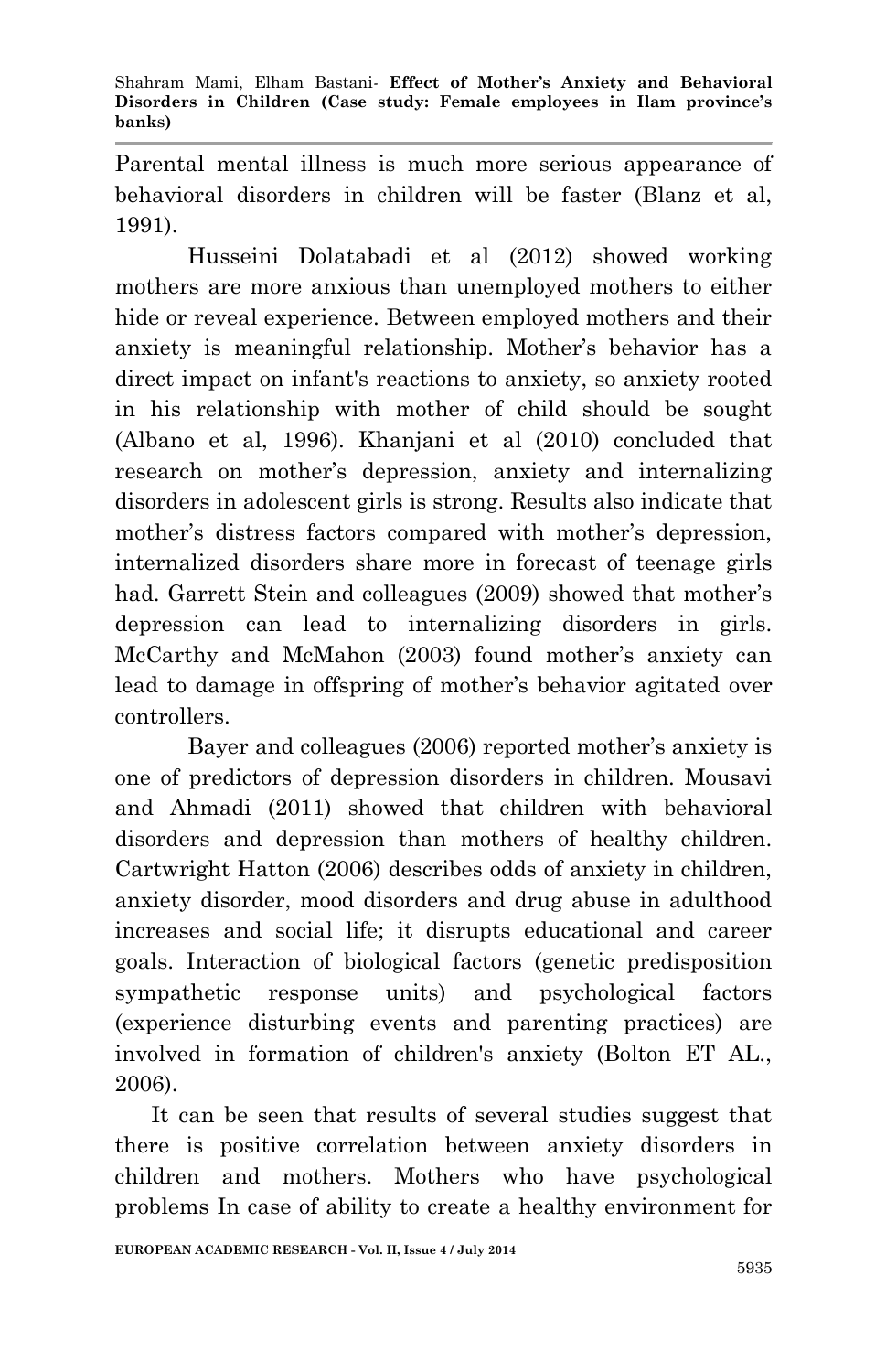their children's children can develop into problems that prevent internalization. The following suggestions are offered;

- Training on behavior management practices employed mothers banks run correctly.
- The banks as quiet as possible and away from fear, tension and pressure would become redundant and unnecessary.
- More attention should be paid to quality of working life of women employees.
- As far as possible woman employees furlough monthly increase.
- Advice given to female staff training and quality of relationship between mother - child is crucial, more attention to quality of relationship. Why how interaction with them, accountability and sense of responsibility for their needs, is crucial.
- Spouses of female employees contribute more to household duties and childrearing.

## **REFERENCES**

- Across Two Generations. J of Developm Behavioral Pe. 2006; 27(4): 297-309
- Ahmedi, A. and Taghavi, S. 2003. "The effect of mother's employment on children's academic performance and behavior." *Journal of Women* 1(5): 124-105.
- Albano, A. M., Chorpita, B. F., and Barlow, D. H. 1996. **"**Childhood anxiety disorders." In *Child psychopathology*, edited by E. J. Mash & R. A. Barkley. New York: Guilford Press.
- Abdul Karim, M., Mousavi, L., Kosha, M., and Khosrojavid, M. 2012. "Proper training on behavior management practices on depression and anxiety disorder in mothers of children with ADHD - attention deficit." *Journal of*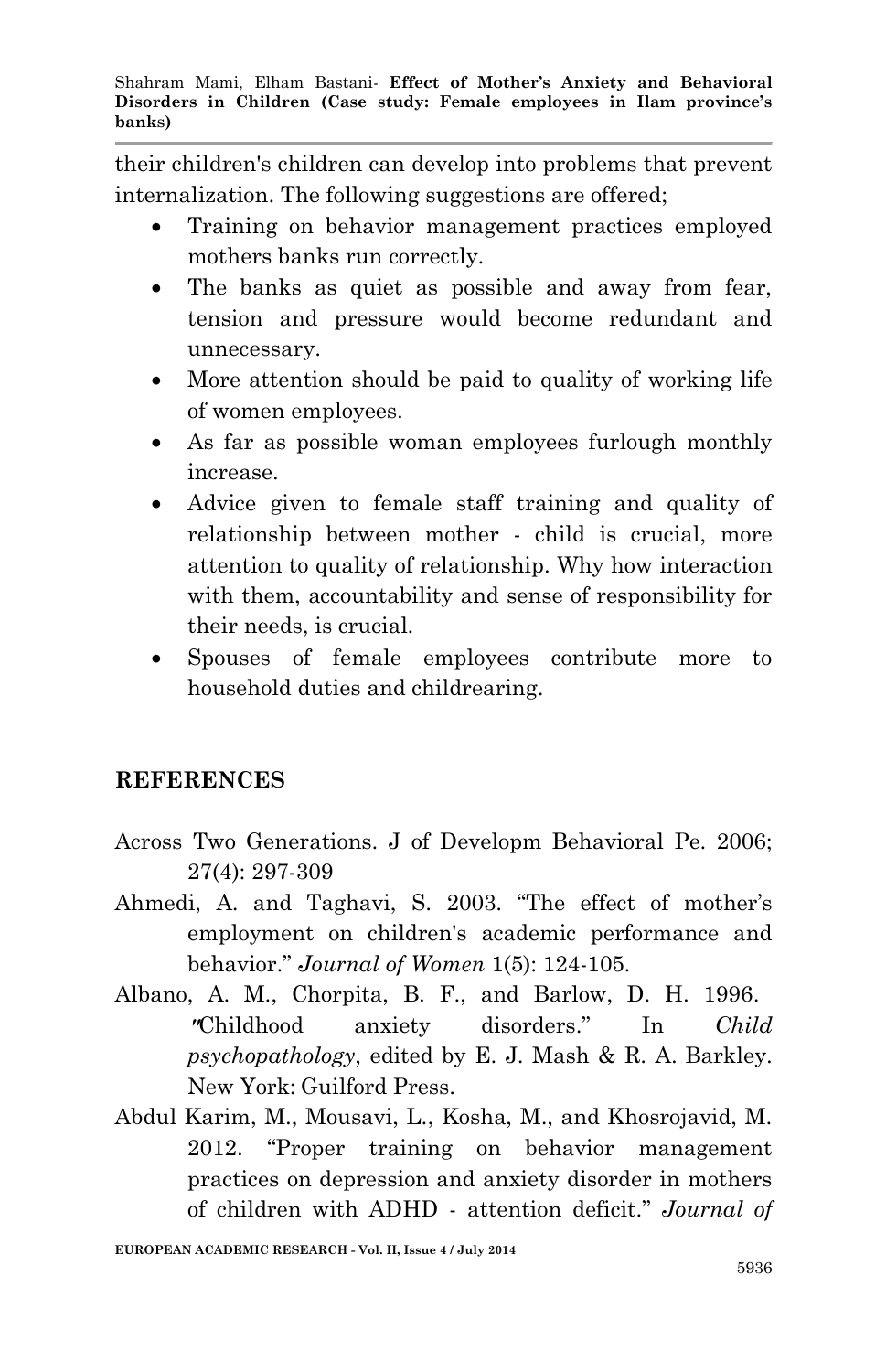Shahram Mami, Elham Bastani*-* **Effect of Mother's Anxiety and Behavioral Disorders in Children (Case study: Female employees in Ilam province's banks)**

> *Clinical Psychology and Personality*, Shahed University 19(6): 56-45.

- Bayer, J.K., Sanson, A.V., and Hemphill, S.A. 2006. "Parent influences on early childhood internalizing difficulties." *Journal of Applied Psychology* 27: 542-559.
- Bolton, D., Eley, T.C., O'Conner, T.G. et al. 2006. "Prevalence and genetic and environmental influences on anxiety disorders in 6 years old twins." *Psychol Med* 36(1): 335- 344.
- Brown, I. and M. Percy. *A Comprehensive Guide to Intellectual and Developmental Disabilities*. London: Brooks.
- Babai, E., Golestani Bakht, T., and Yaghobi, Gh. 2008. "Investigate the relationship between personality dimensions in children of mothers with anxiety." *Journal of Education and Psychology*, University of Sistan and Baluchestan, 19: 11-21.
- Cartwright-Hatton S. 2006. "Anxiety of childhood and adolescence: Challenges and opportunities." *Clin Psychol Rev* 26(7): 813-6.
- De Genna, N.M., Stack, D.M. Serbin, L. A., Ledingham, J. E., and Schwartzman, A.E*. From Risky Behavior to Health Risk: Continuity across two generations. J Dev Behav Pediatr.* 27(4): 297-309.
- Dadsetan, P. 2004. *Personality assessment of children based on graphical test.* Third edition. Tehran: Roshd Publication.
- Dempster, Robert, Wildman, Beth G, and Langkamp, Diane. 2006. "Pediatrician identification of Psychosocial Problems: Role of Child Behavior, Parent Affect, Parenting Behavior, Parenting Satisfaction and Efficacy." 27(5): 435.
- Douglas, J. 1995. *Behavioral problems in children*. Translation by Mahshid Yasaei. Tehran: Markazi Press.
- Evans, S.W., Mulett, E., Weist, M.D., and Framz, K. 2005. "Feasibility of the mind matters' school mental health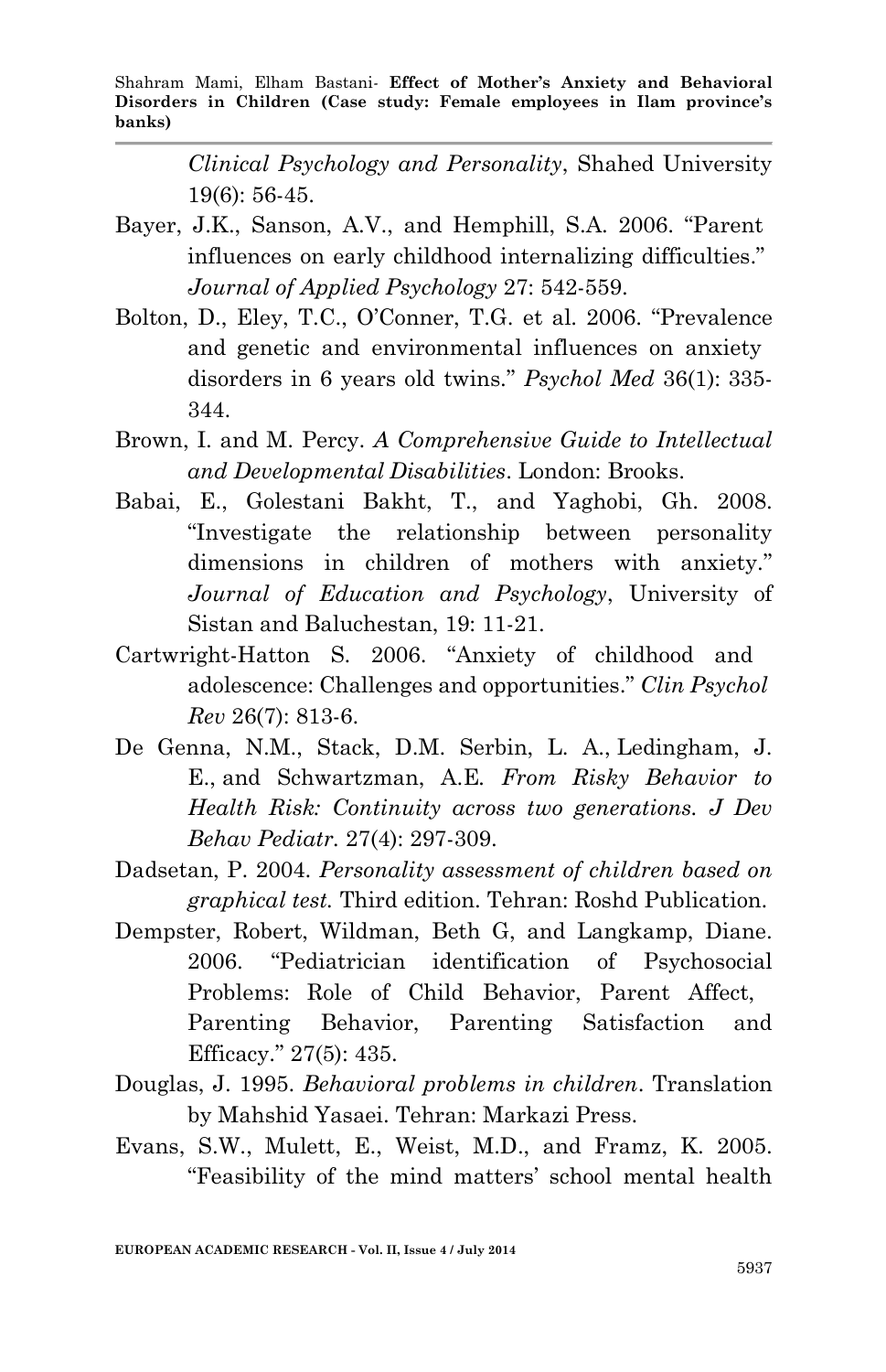promotion program in America schools." *Journal of Youth and Adolescence* 34: 51-58.

- Fadaei, N. 2009. "The relationship between mother's employment and children's social development." *Journal of Women and Family Studies* 2(5): 86-67.
- Forghanifard, Sh. 1999. *Behavioral problems in children and adolescents.* Tehran: Tarbiat Press. Fourth edition.
- Gartstein, M.A., Bridgett, D.G., Dishion, T.J., and Kaufman, N. K. 2009. "Depressed mood and mother's report of child behavior problems: Another look at the depressiondistorsion hypothesis." *Journal of Applied Developmental Psychology* 30(2): 149-160.
- Ginsburg, G.S. and Schlosberg, M.C. 2002. "Family-based treatment of childhood anxiety disorders." *International Review of Psychiatry* 14: 143-154.
- Hosseini Dolatabadi, F., Sadeghi, A., Saadat, S., and Imam Quli Tabardarzi, S. 2012. "Prevalence of anxiety and its impact on children of mothers employed and unemployed." National Conference of Family Psychology, Kermanshah University.
- Hannani, M., Motalebi Kashani, M., and Gilasi, H.R. 2011. "Investigation the relationship between burnout dimensions and demographic characteristics of the state banks Kashan owners." *Grace Journal* 15(1): 73-66.
- Jung, H.H., Kim, C.H., Chang, J.H., Park, Y.G., Chung, S.S., and Chang, J.W. 2006. "Bilateral anterior cingulotomy for refractory obsessive-compulsive disorder: Long-term follow-up results." *Stereotact Funct Neurosurg*. 84(4):184-9.
- Khanjani, Z., Hadavandkhani, F., and Hajmi, N. 2010. "Internalizing disorders, anxiety, depression, mother's mental health of adolescent girls." *Journal of Clinical Psychology* 1 (5): 50-41.
- Khanjani, Z. and Dadsetan, P. 2003. "Investigation the relationship between mother's morbid symptoms of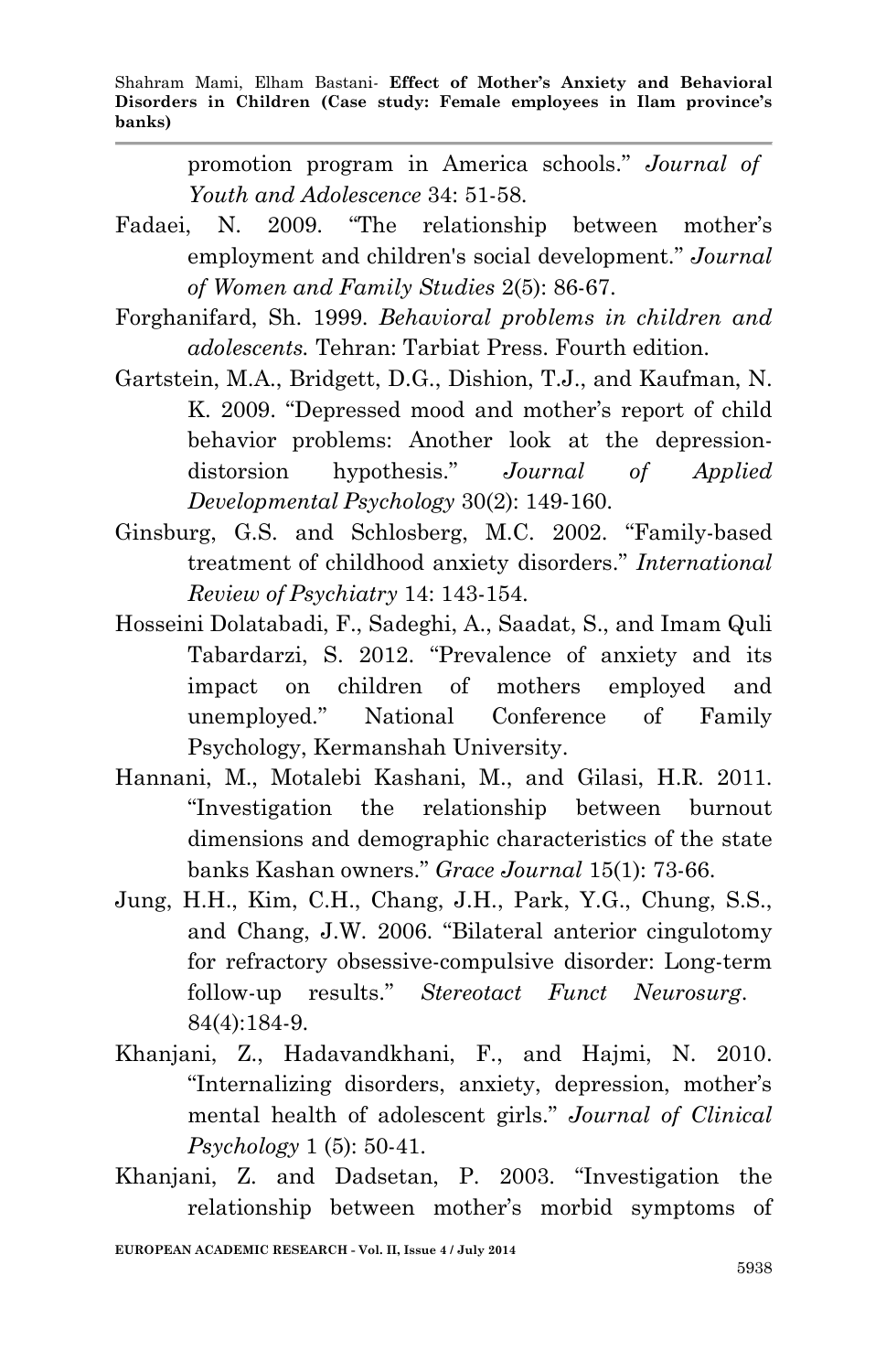attachment formation and behavior/social preschoolers." *Journal of Psychology* 7(3).

- Mohammad Esmael, E. and Mousavi, H. 2003. "Examination mental health of mothers of students with behavioral disorders." *Exceptional Children Research* 8(2): 116-105.
- Moeini, A. and Moghaddamnia, M. 2001. "The prevalence of nail biting in Tehran schools (overview of the causes and treatment methods)." *Daneshvar Quarterly Journal* 34: 64-59.
- Malekshahi, F. and Farhadi, A. 2008. "Prevalence of behavior problems in preschool children of Khorramabad city in 2006." *Yafteh Quarterly Journal* 1(3): 65-57.
- Mousavi, S.M. and Ahmadi, M. 2012. "Behavioral disorders in children with depression." *Journal of Gorgan University of Medical Sciences* 14(3): 119-115.
- McCarty, C.A. and McMahon, R.J. 2003. "Mediators of the relation between mother's depressive symptoms and child internalizing and disruptive behavior disorders." *Journal of Family Psychology* 17(4): 545-556.
- Navabi Nejad, Sh. 2004. *Theories of Psychotherapy and Counseling.* Tehran: Roshd Press.
- Oyserman, D., Bybee, D., Mowbray, C., and Hart-Johnson, T. 2005. "When mothers have serious mental health problem: Parenting as a proximal mediator." *Journal of Adolescence* 28: 443-463.
- Rahmani, F., Behshid, M., Zaman Zadeh, V., and Rahmani, F. 2010. "Relationship Between public health, stress and burnout among nurses in ICU teaching hospitals affiliated to Tabriz University of Medical Sciences." *Iran Journal of Nursing* 23(66): 62-55.
- Rahmati, A. and Saeidi, M. 2011. "The relationship between parental stress and anxiety pre-university educational achievement of their children in Kerman." *Psychological Studies of Al-Zahra University, Faculty of Education and Psychology*. 7(4): 131-145.